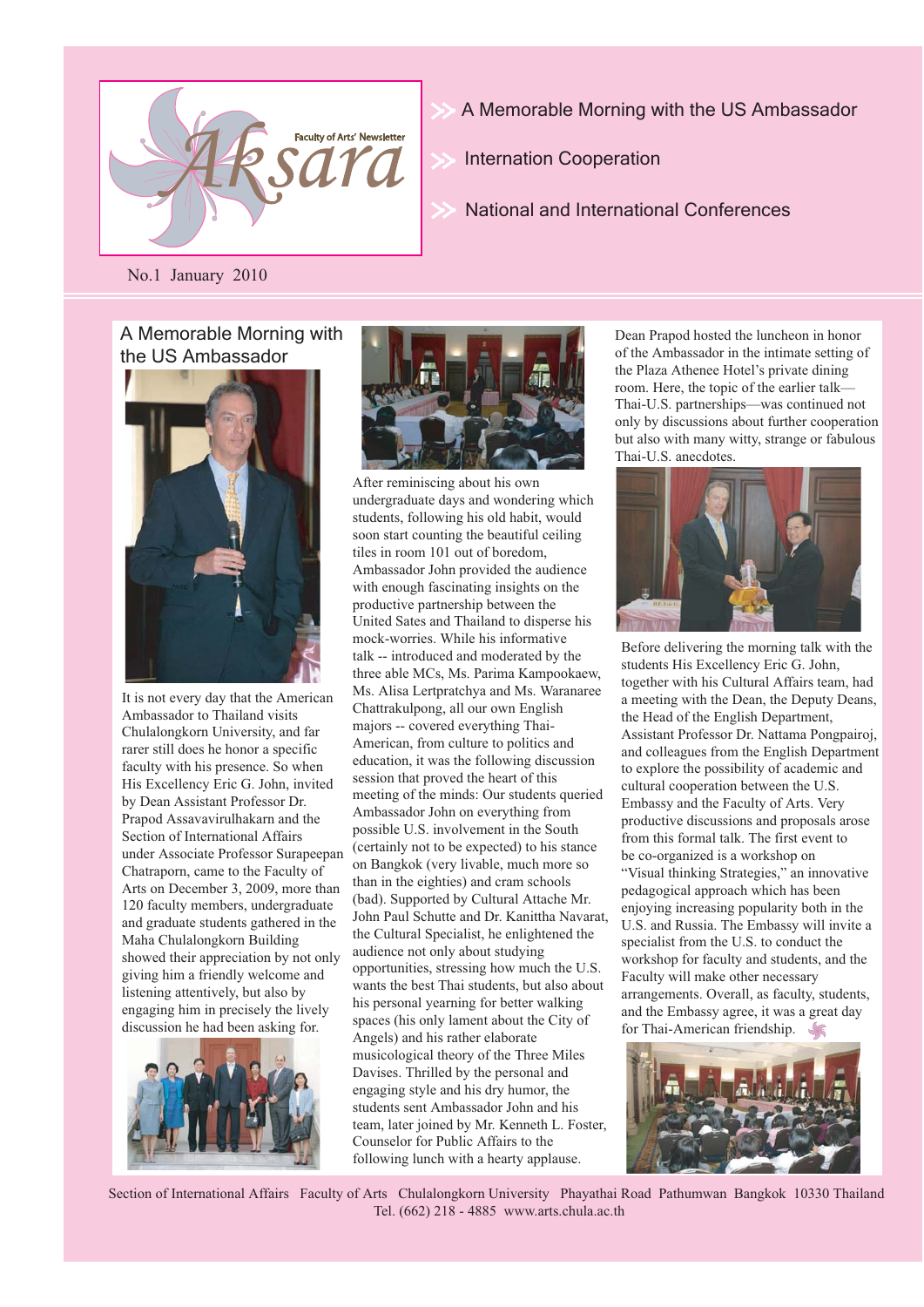

International Cooperation

# A New Partnership with Communication University in China



 On November 30, 2009 Professor Peng Zongping and Professor Bao Xueju from the International College for Chinese Language Studies, Communication University of the Republic of China, paid a courtesy call to the Faculty of Arts and were warmly welcomed by Dean Assistant Professor Dr. Prapod Assavavirulhakarn, Deputy Dean Associate Professor Surapeepan Chatraporn, Assistant Professor Dr. Worawut Chirasombat, Head of the Department of the Eastern Languages, and Associate Professor Dr. Prapin Manomaiwibool, Distinguished Scholar of the Department of Eastern Languages. After a long discussion on mutual interests and upcoming action plans, the Dean signed a cooperation agreement between BALAC and the International College for Chinese Language Studies. Present at the signing ceremony were Assistant Professor Dr. Suradech Chotiudomphan, BALAC Director, and Ajarn Dr. Sasiporn Petcharapiracha, BALAC Deputy Director.

 Communication University of China (CUC) is one of China's key universities of Project 211 (a project endorsed by the State Council and designed to upgrade, by the early part of the 21st century, some 100 universities in order to turn a number of them into first-rate world universities) directly under the jurisdiction of the State Ministry of Education. Devoted to the cultivation of high-level talent and scientific research in the fields of radio, television, film, network, publication and new media, CUC ranks among the best educational institutions of communications in China. CUC is vigorously promoting international academic exchange to cultivate bachelors, masters and doctors. And now CUC has established exchanging and collaborative relationships with over 160 universities and media organizations in about 50 countries.

#### Another New Partnership with Waseda



 On December 25, 2009, Professor Dr Masakazu Iino, Associate Dean of the School of International Liberal Studies (SILS), Waseda University, and his team were warmly welcomed by Faculty Dean Assistant Professor Dr Prapod Assavavirulhakarn, Deputy Dean Associate Professor Surapeepan Chatraporn, and the BALAC team, Assistant Professor Dr. Suradech Chotiudomphan, Director, and Ajarn Dr. Sasiporn Petcharapiracha, Deputy Director. On this occasion, the Dean signed an MOU for academic cooperation between the SILS and the BALAC, thus commencing an exciting partnership that will flourish in the years to come. Waseda University is the latest to sign an exchange agreement with the BALAC program, after the Communication University of China in November, thus further raising the international profile of the program.

 Founded in 2004, the SILS is one of the 13 undergraduate schools of Waseda University, one of the most prestigious and oldest universities in Japan. It is a new institute that offers a unique curriculum in the field of liberal arts for international students from all over the world.

# An MOU Renewal with Kyoto Notre Dame University

 $=$   $\sqrt{6}$ 



 On November 27, 2009 Professor Kazumi Inoue, Director, Office of International Programs, Kyoto Notre Dame University, paid a courtesy visit to Dean Assistant Professor Dr. Prapod Assavavirulhakarn. Both agreed on the renewal of the existing MOU for another three years starting in December 2009 and ending in December 2012. On this occasion, Professor Kazumi Inoue met and talked with Ms. Piamboon Uthaithamarat, a Japanese major who has been awarded a scholarship to study at Kyoto Notre Dame University in the next academic year. Piamboon is the third exchange student to receive a full grant to study for one year at Kyoto Notre Dame University.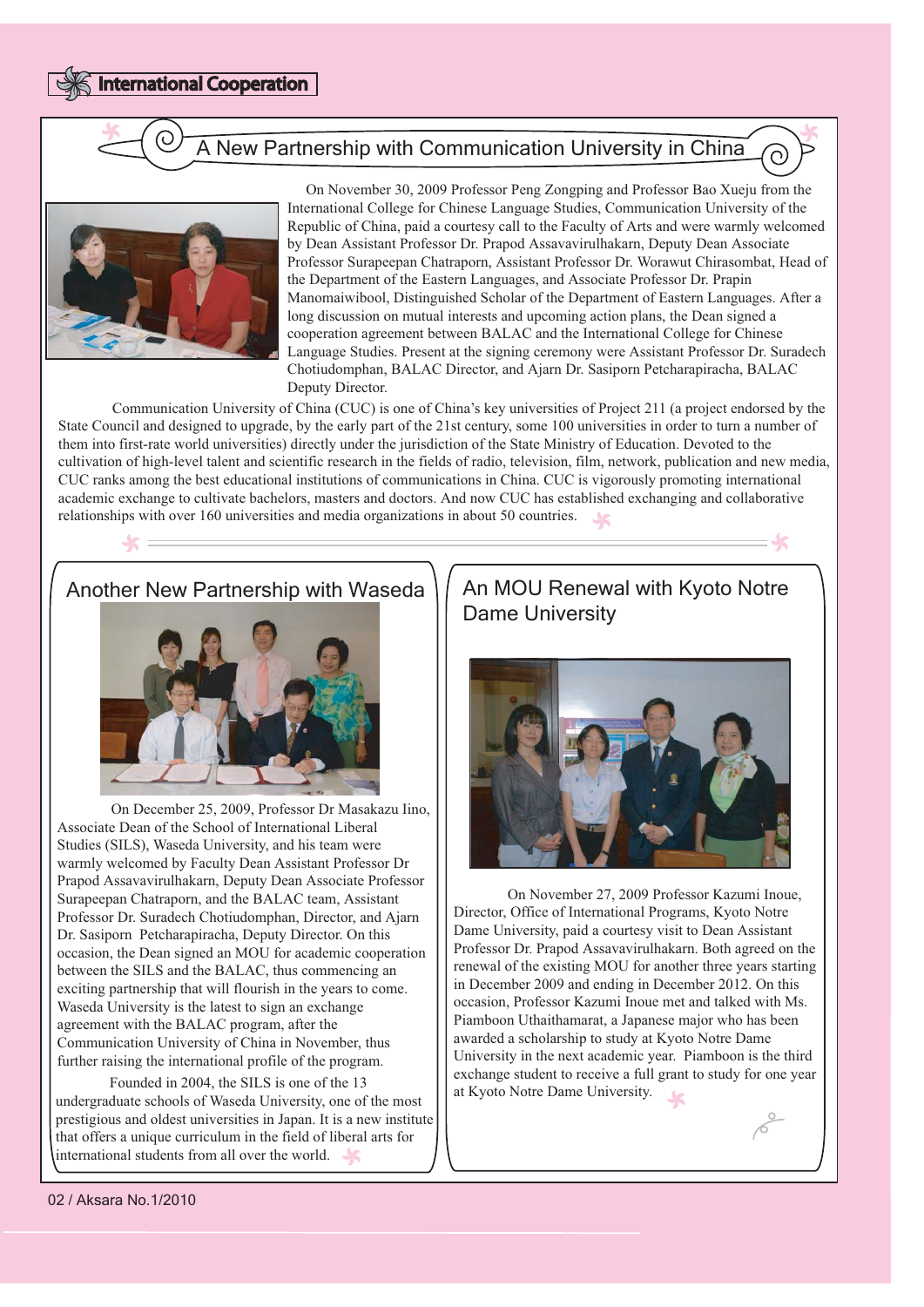

#### **Courtesy Visits \***

#### Embassy of Spain



 On November 2, 2009, Mr. Antonio J. Millán, Cultural Attaché, Embassy of Spain, together with his wife, Mrs. Rosana Millán, Professor César Alvarez, Vice President, Universidad de Cantabria, Professor Jesús A. Casabiell, Vice President, Universidad de Santiago de Compostela and Ms. Eugenia Noriega, Deputy Director, Public Foundation for the International Promotion of Spanish Universities paid a courtesy call to the Faculty. On this occasion, they were cordially received by Dean Assistant Professor Dr. Prapod Assavavirulhakarn, Deputy Dean Associate Professor Surapeepan Chatraporn, Associate Professor Sathaporn Tipayasak and Assistant Professor Rasamee Kritsanamit. In the course of warm and productive discussions, proposals were raised to explore the possibility of formal academic and cultural cooperation between the Embassy of Spain and the Faculty of Arts. Moreover, the Spanish visitors observed the teaching and learning of a Spanish class and took great delight in participating in class activities with our Spanish majors.

# National Chengchi University



 On November 25, 2009 Professor Yu Nai – Ming, Dean of National Chengchi University's College of Foreign Languages, paid a courtesy visit to the Faculty to discuss the feasibility of academic exchange and to pinpoint specific details in the forthcoming MOU between the Faculty of Arts and the College of Foreign Languages. Present with Dean Assistant Professor Dr. Prapod Assavavirulhakarn and Deputy Dean Associate Professor Surapeepan Chatraporn to warmly welcome our Taiwanese colleagues were Assistant Professor Dr. Worawut Chirasombat, Head of the Eastern Languages, and Ajarn Dr. Suree Chunharoengdej, Head of the Chinese Section.

 The National Chengchi University, established in 1927, is a public university in Taipei, Taiwan. It is one of the most prestigious universities in Taiwan and is noted for teaching and research in the social sciences, commerce, communication, liberal arts and for its MBA programs. There are a total of 15,167 students, with 9,052 completing an undergraduate degree. The remaining student population includes master students, Ph.D candidates and international students.

## Communication University of China



 On December 1, 2009 the Faculty had an opportunity to receive another delegation from Communication University of China, headed by Professor Dr. Fan Zhou, Dean, Institute for Cultural Studies. Participating in the meeting presided by Dean Assistant Professor Dr. Prapod Assavavirulhakarn were Deputy Dean Associate Professor Surapeepan Chatraporn, Associate Professor Dr. Prapin Manomaiwibool, Distinguished Scholar of the Department of Eastern Languages, Director and Deputy Director of the Thai Studies Center, Prof. Dr. Siraporn Nathalang and Assoc. Prof. Dr. Suchitra Chongstitvatana, and Ajarn Dr. Sasiporn Petcharapiracha from the Chinese Section. It was agreed upon in the meeting that the Faculty will join hands with the Institute for Cultural Studies in organizing an international conference on cultural studies in the year 2011. Preparations and arrangement for the international conference will be discussed in the next meeting.

 $\overline{O}$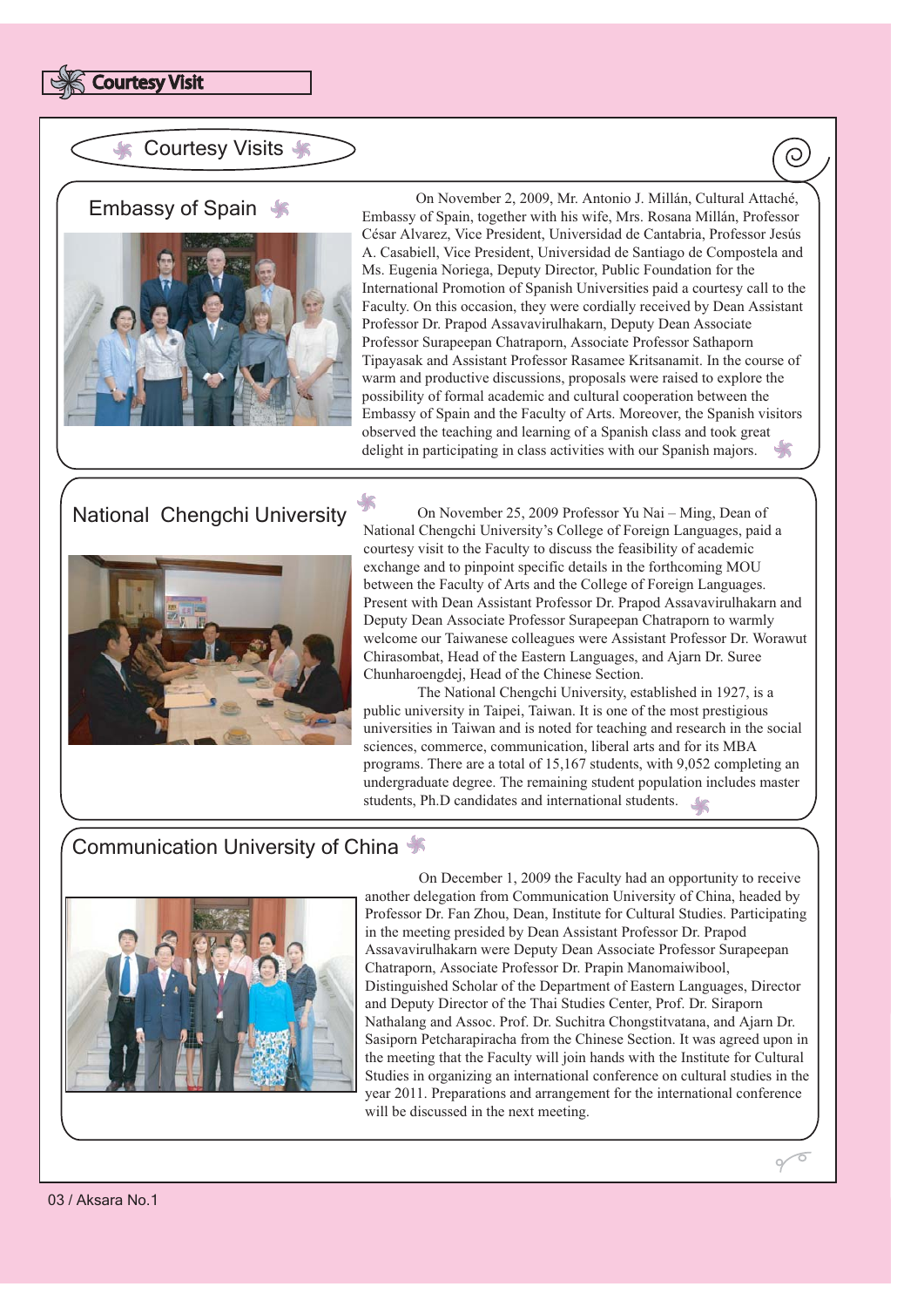National and International Conferences

## The Phantasm in Southern Thailand: Historical Writings on Patani and the Islamic World

 The Department of History in collaboration with the Regional Studies Program, School of Liberal Arts, Walailuk University, held an international conference, funded by the Thailand Research Fund and the National Discovery Museum Institute, on "The Phantasm in Southern Thailand: Historical Writings on Patani and the Islamic World" on December 11 – 12, 2009 in the Maha Chulalongkorn Building. The conference turned out to be a big success, with over 200 local and international participants from Malaysia, Indonesia, Brunei, Singapore, Australia, the U.K. and the U.S. The audience ranged from scholars, local politicians, diplomats, private development organization officers, and the local and international press to the interested public. Several sessions generated so much interest that some participants were willing to stand in the overcrowded venue, and some were sitting in front of the stage and along the aisle.



The conference boasted a handful of world-renowned and well-recognized speakers and academics. Professor Dr.Thongchai Winichakul, University of Wisconsin, Madison, and Professor Dr.Anthony Reid, Kyoto University, delivered keynote speeches while Professor Dr. Benedict Anderson, Cornell University, Professor Dr.Barbara Andaya, University of Hawaii, Professor Dr. Duncan McCargo, Leeds University, and Professor Dr. Azyumardi Azra, Syarif Hidayatullah State Islamic University, gave concluding remarks. After the conclusion of the conference, a thank-you party organized in a warm friendly atmosphere was given to all speakers and presenters at the Chula Narumitre Reception House in the forest canopy.